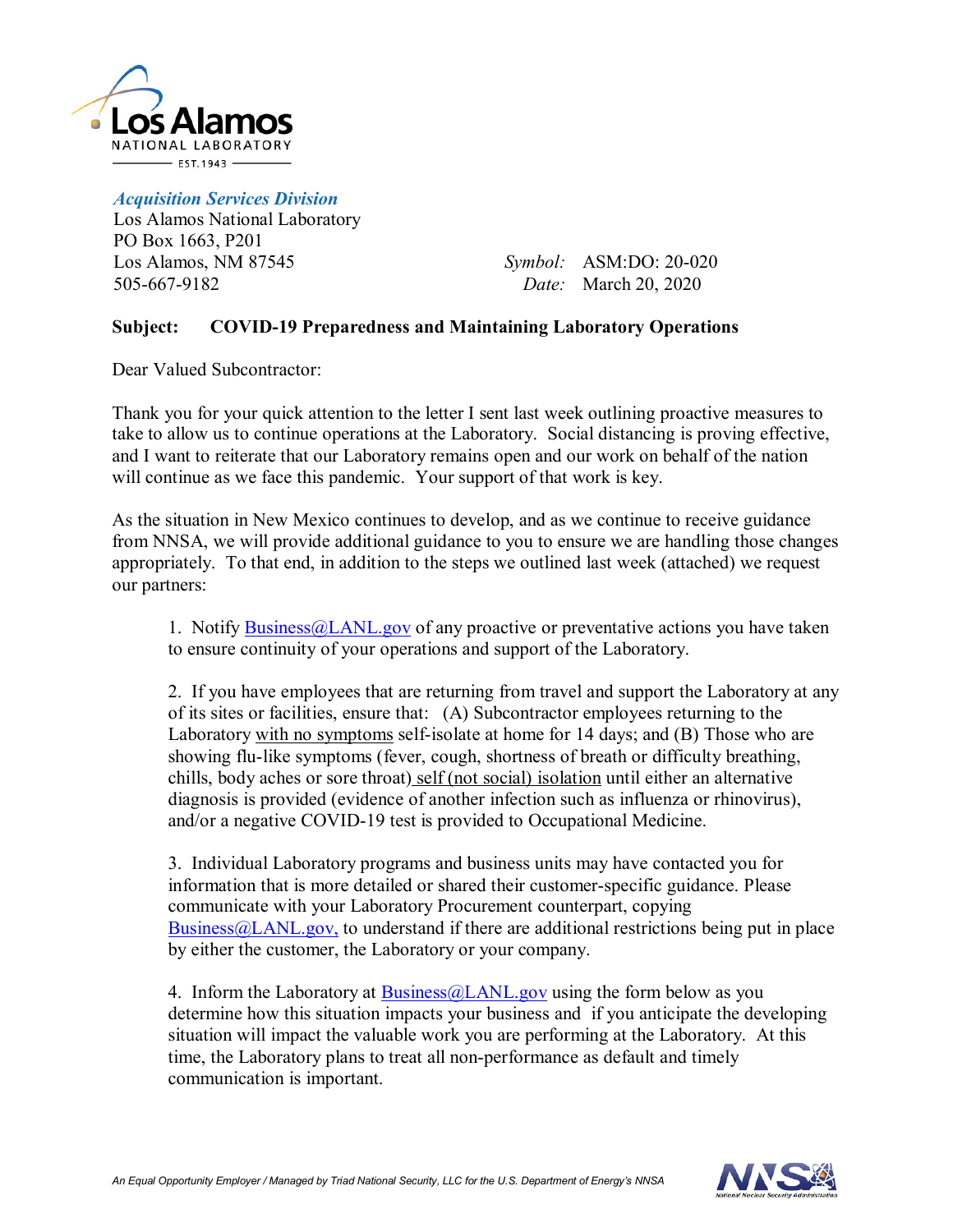Our ongoing goal is to keep our workforce, suppliers, and families safe and healthy while maintaining operations at Laboratory. Please contact the Laboratory's supplier management department at **Business**@LANL.gov or 505-667-4419 if you have questions or would like to discuss this matter further.

Sincerely,

G. Drew Fuller Chief Procurement Officer

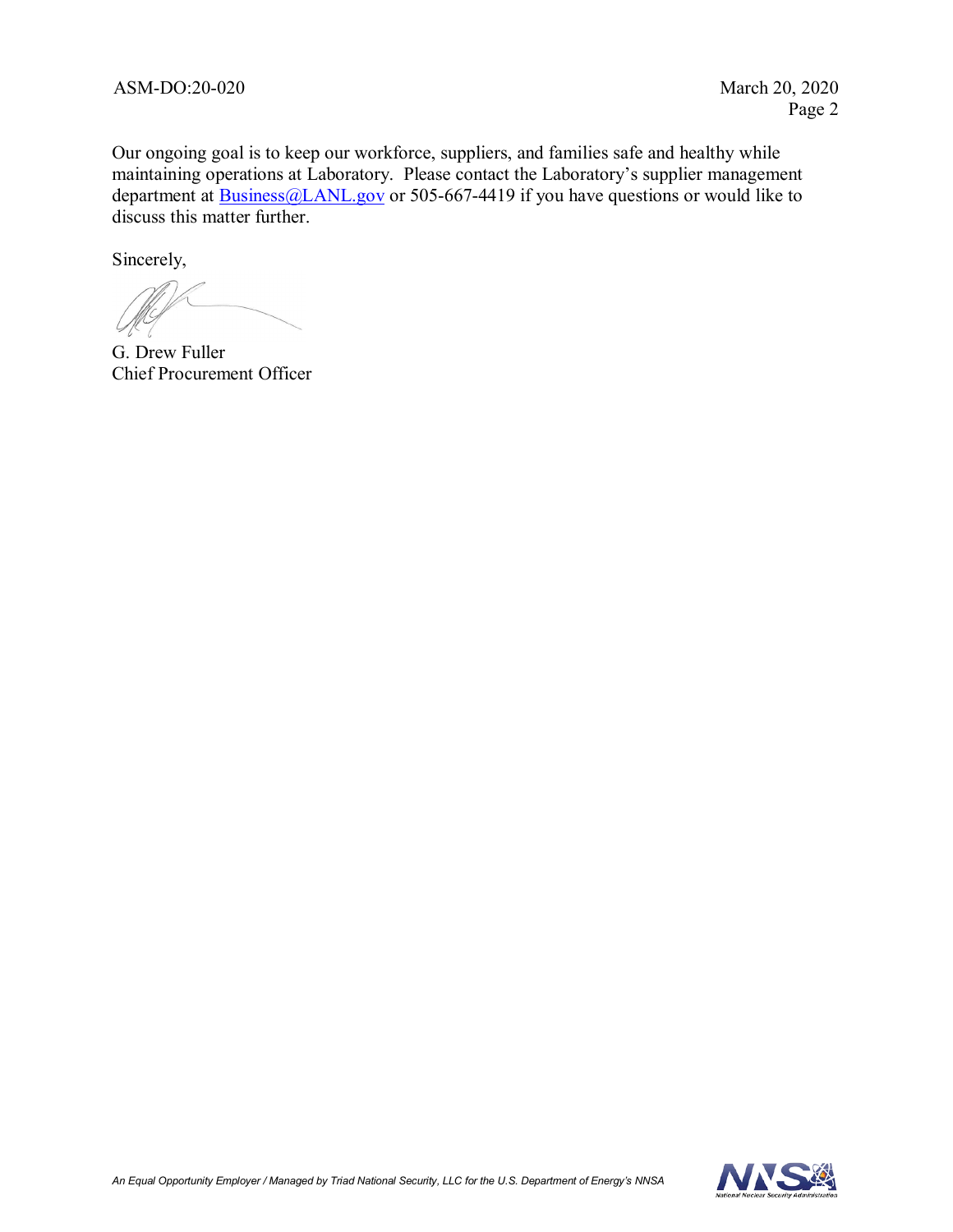## Attachment 1

| Supplier name:                        |  |
|---------------------------------------|--|
| Responsible person name:              |  |
| Responsible person title:             |  |
| Responsible person phone              |  |
| number:                               |  |
| Responsible person e-mail:            |  |
|                                       |  |
| Problem origination date:             |  |
| Source of problem (Tier 1, Tier       |  |
| 2)                                    |  |
| Tier 1 Supplier name, location:       |  |
| Tier 2 Supplier name and<br>location: |  |
| Custom or COTS?                       |  |
|                                       |  |
| Purchase Order #:                     |  |
| Mfg Part #:                           |  |
|                                       |  |
| Description of problem:               |  |
|                                       |  |
|                                       |  |
|                                       |  |
| Action to date:                       |  |
|                                       |  |
| Original delivery schedule:           |  |
|                                       |  |
| Current delivery schedule:            |  |
|                                       |  |
| Other comments                        |  |